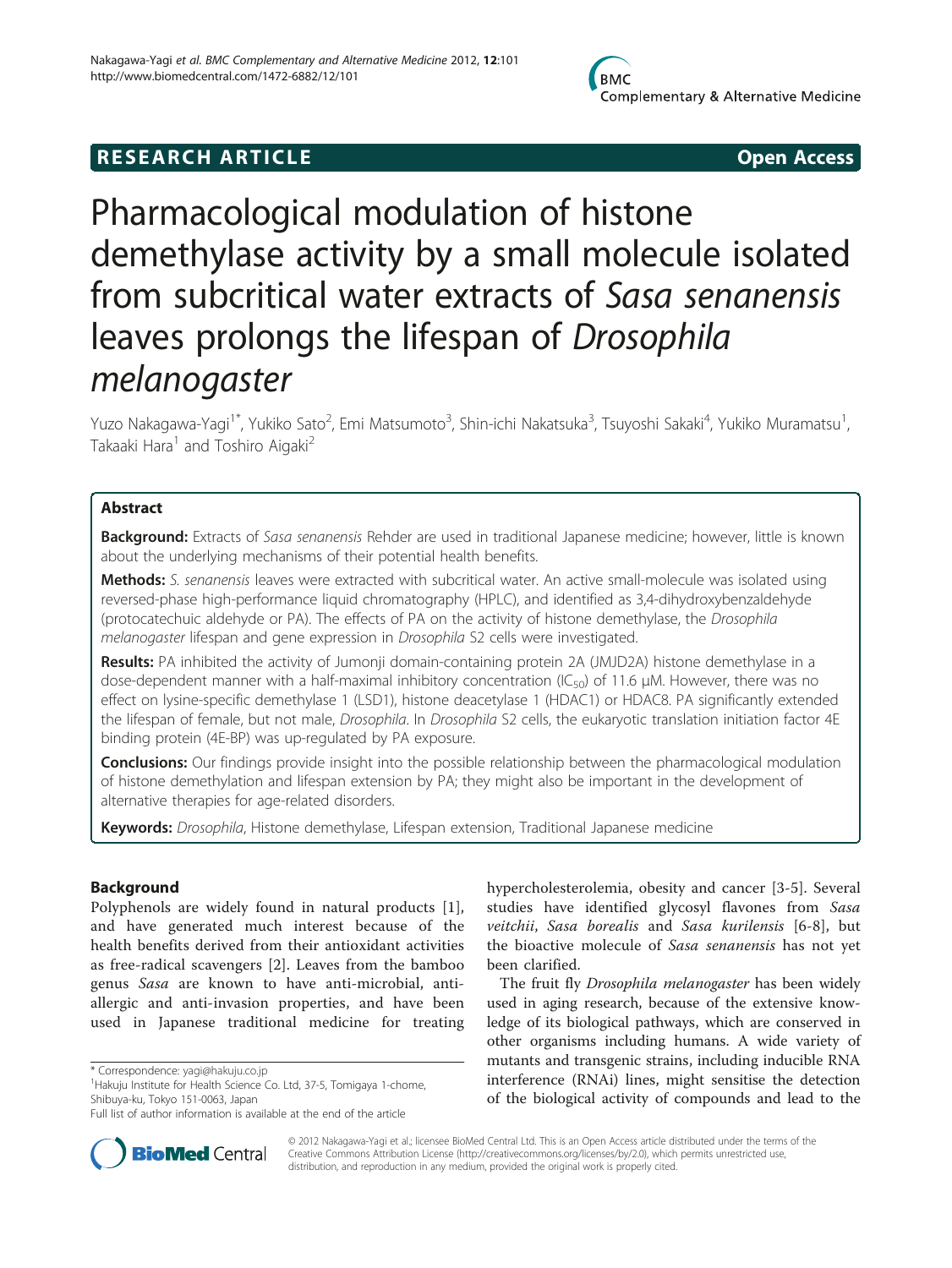<span id="page-1-0"></span>identification of targets in vivo [[9\]](#page-8-0). For example, winederived resveratrol (trans-3,5,4′-trihydroxystilbene) was shown to extend the Drosophila lifespan, concomitantly with stimulation of Sir2 activation [[10](#page-8-0)].

The current study isolated a small-molecule antioxidant with superoxide anion radical scavenging activities (SOSA) from subcritical water extracts of S. senanensis leaves, and identified the small molecule as 3,4-dihydroxybenzaldehyde (protocatechuic aldehyde or PA). We screened the biological activity of PA in the current context, and examined its effects on the lifespan of Drosophila.

# Methods

# Purification and identification of PA

S. senanensis plants were collected from Mount Daisetsu in Hokkaido, Japan. The leaves were finely ground to pass through a 100-mesh screen, then used for subcritical extraction with water at 280°C and 10 MPa in a previously described home-built apparatus [\[11](#page-8-0)]. The subcritical water extract (1,208 mg) was applied to an octadecylsilane (ODS) column (NX-ODS-9-120A, 28 mm i.d. × 250 mm; Nagara Science, Gifu, Japan), and 10 fractions were eluted stepwise with methanol (MeOH)/ hydrogen peroxide  $(H_2O_2;17:83)$  or with MeOH using an HPLC system equipped with a PU-2087 preparative pump (JASCO, Tokyo, Japan).

SOSA was determined by a spin-trapping method using an electron-spin resonance (ESR) spectrometer (JES-FR80; JEOL, Tokyo, Japan), as described previously [[12\]](#page-8-0). The candidate fraction (fraction 4) was further fractionated by the ODS column (NX-ODS-9-120A;20 mm i.d.  $\times$  250 mm; Nagara Science) with an eluting solvent comprising MeOH/acetonitrile/acetic acid/H2O (4:3:1:92). The molecular formula of fraction 4-II was identified by EI-MS (JMS-700/GI; JEOL), <sup>1</sup>H-NMR (UNITY INOVA500, Varian, CA) and 13C-NMR (JNM ECA-500, JEOL). The structure was identified with the aid of the AIST SDBS website [\(http://riod01.ibase.aist.go.jp/sdbs/](http://riod01.ibase.aist.go.jp/sdbs/)).

# Adipocyte differentiation assay

Human pre-adipocytes (Zen-Bio, Inc., Research Triangle Park, NC) obtained from abdominal fat-reduction surgeries were cultured up to 80% confluency in preadipocyte growth medium (Zen-Bio, Inc.). Differentiation was induced by treating the cells with differentiation medium containing insulin, dexamethasone, IBMX and PPARγ agonist (Zen-Bio, Inc.). Subsequently the cells were maintained in adipocyte medium, which is identical to differentiation medium but lacks IBMX and PPARγ agonist (Zen-Bio, Inc.) for 7 days. Triglyceride accumulation was measured by the Infinity™ triglyceride reagent kit (Sigma-Aldrich, St. Louis, MO).

#### Histone demethylase activity assay

The histone demethylase activity of JMJD2A-C was assessed using the fluorogenic JMJD assay kit (BPS Bioscience, San Diego, CA) according to the manufacturer's instructions. Inhibition assays were carried out in 384 well plates. The assay volume was 10 μl, and contained biotinylated histone H3 peptide substrate, demethylase enzyme and varying concentrations of the test compound in assay buffer. PA or apocynin was dissolved in dimethyl sulphoxide (DMSO). The formation of the fluorescent product was measured using a SpectraMax M2 plate reader (Molecular Devices, Sunnyvale, CA). The excitation and emission wavelength were 360 and 450 nm, respectively. The concentrations of PA required to inhibit 50% of the demethylase activity of a JMJD2 isoform were calculated by regression analysis using SigmaPlot software (Systat Software, Inc., San Jose, CA).

# Molecular modelling

Docking and subsequent scoring were performed using Sybyl-X1.3 software (Tripos Inc., St. Louis, MO).

# Drosophila and media

Unless otherwise stated, the Drosophila were reared on standard medium (9% cornmeal, 10% glucose, 4% dry yeast, 0.8% agar, 0.3% propionic acid and 0.1% p-hydroxybutylbenzoate) at 25°C. PA was dissolved in ethanol, and added to the standard medium or glucose-based medium (10% glucose, 2% agar and 0.3% propionic acid) before it solidified. Medium containing ethanol alone was used as a control. The yw (y1w67c23) strain of Drosophila was used in all experiments.

# Lifespan assay and viability

Lifespan analysis was performed as described previously [[13\]](#page-8-0). During development, the *Drosophila* were reared on standard medium containing PA or ethanol as a control.

Newly eclosed Drosophila were kept in plastic chambers containing the glucose-based medium supplemented with either PA or ethanol (control). Five males or females were placed in the chamber, and 120 Drosophila were used for each assay. Drosophila were transferred to new chambers containing fresh medium every 2–3 days, and the number living. Twenty *Drosophila* aged 5-10 days were placed on standard medium and allowed to mate for 1 h, after which they were transferred to culture vials containing standard medium plus various concentrations of PA and allowed to lay eggs for 2 h. The culture vials were kept at 25°C. Viability was calculated by counting the number of eggs laid on the media and the number of eclosed *Drosophila* in each vial. Three culture vials were used for each concentration of PA.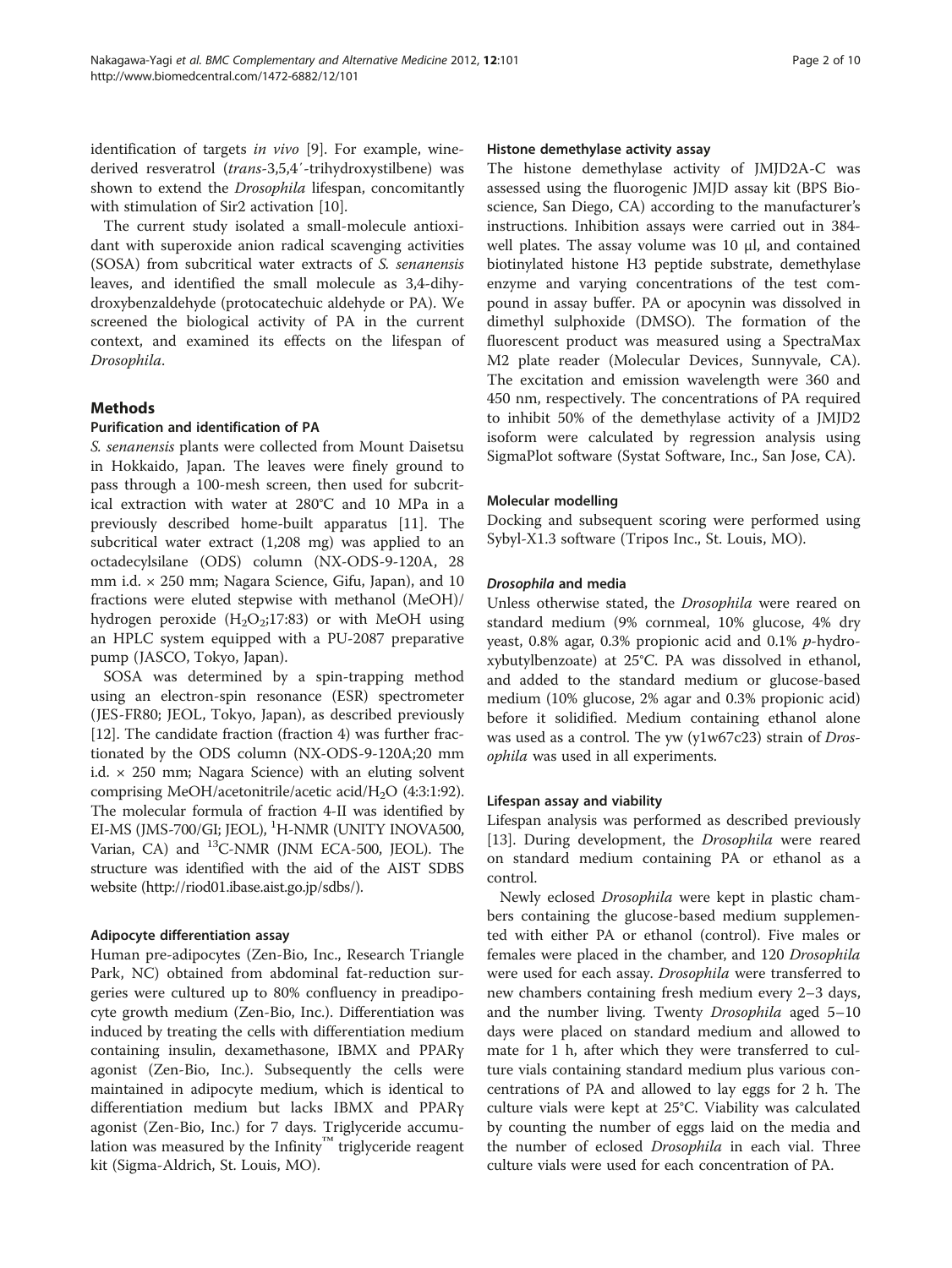#### <span id="page-2-0"></span>Affymetrix GeneChip microarray

Drosophila-derived S2 cells were cultured in Schneider's Drosophila medium (Invitrogen, Life Technologies, Carlsbad, CA) supplemented with insulin (10 μg/mL; Nakarai Tesque, Kyoto, Japan) and 10% fetal bovine serum (FBS; HyClone Laboratories, South Logan, UT). Briefly,  $10^6$  cells/well were seeded in six-well multiwall plates. RNA isolated from each sample was processed and hybridized to an Affymetrix GeneChip Drosophila genome 2.0 array according to the protocols described in the GeneChip Expression Analysis Technical Manual (Affymetrix, Santa Clara, CA). Raw data was submitted to National Center for Biotechnology Information (NCBI) Gene Expression Omnibus (GEO) database (http:/[/www.ncbi.nlm.nih.gov/geo/,](http://www.ncbi.nlm.nih.gov/geo/) platform accession number GSE37701).

#### Quantitative (q) RT-PCR

Total RNA from two mycelia fragments was isolated using the RNeasy Plant Mini Kit (Qiagen, Valencia, CA). The total RNA  $(1 \mu g)$  was reverse transcribed using Rever Tra Ace (Toyobo, Osaka, Japan). The primers were as follows: 4E-BP-F, CCA AAC TCC GCC GTC CAA CGT GCC C; 4E-BP-R, ACT GTT CCT GGT CCT CAA TCT TCA G; ferrochelatase-F, CCT GAC AAA CGT TGT GGC AGA CCA C; ferrochelatase-R, TGG CGG TAC CAG CTT TTG CTC TCC C. GAPDH2-F, GCG GTA GAA TGG GGT GAG AC and GAPDH2-R, TGA AGA GCG AAA ACA GTA GC. All PCR reactions were carried out using SYBR Premix EX Tag (Takara Bio, Otsu, Japan). Amplification and detection was performed using the following program: 95°C (10 sec) and 60°C (1 min) for 50 cycles. Fold induction values were calculated according to the equation  $2^{\Delta\Delta}$ Ct, indicating the differences in cycle threshold numbers between the target gene and  $GAPDH2$ , and  $^{\Delta\Delta}$ Ct represents the relative values in the differences between control and treatments.

# Chemicals

3,4-dihydroxybenzaldehyde as a synthetic standard compound and resveratrol were purchased from Kanto Chemical (Tokyo, Japan). 2,4-pyridinedicarboxylic acid (2,4-PDCA) and apocynin (4-hydroxy-3-methoxyacetophenone) were purchased from Sigma-Aldrich Chemie GmbH (Steinheim, Germany).



were prepared from the leaves and fractionated by HPLC with MeOH/H<sub>2</sub>O (17:83). The SOSA was assessed for each fraction, and the highest value detected in fraction 4. (B) Purification of the compound by HPLC. Fraction 4 was further fractionated, and fraction 4-II found to contain the highest SOSA. (C) EI-MS spectra data of purified PA, which was identified using the SDBS. (D-F) HPLC chromatograms of fraction 4-II (D), synthetic PA (E), and a mixture of fraction 4-II and synthetic PA (F), in which the two compounds were co-eluted as a single peak. (G) Chemical structure of PA.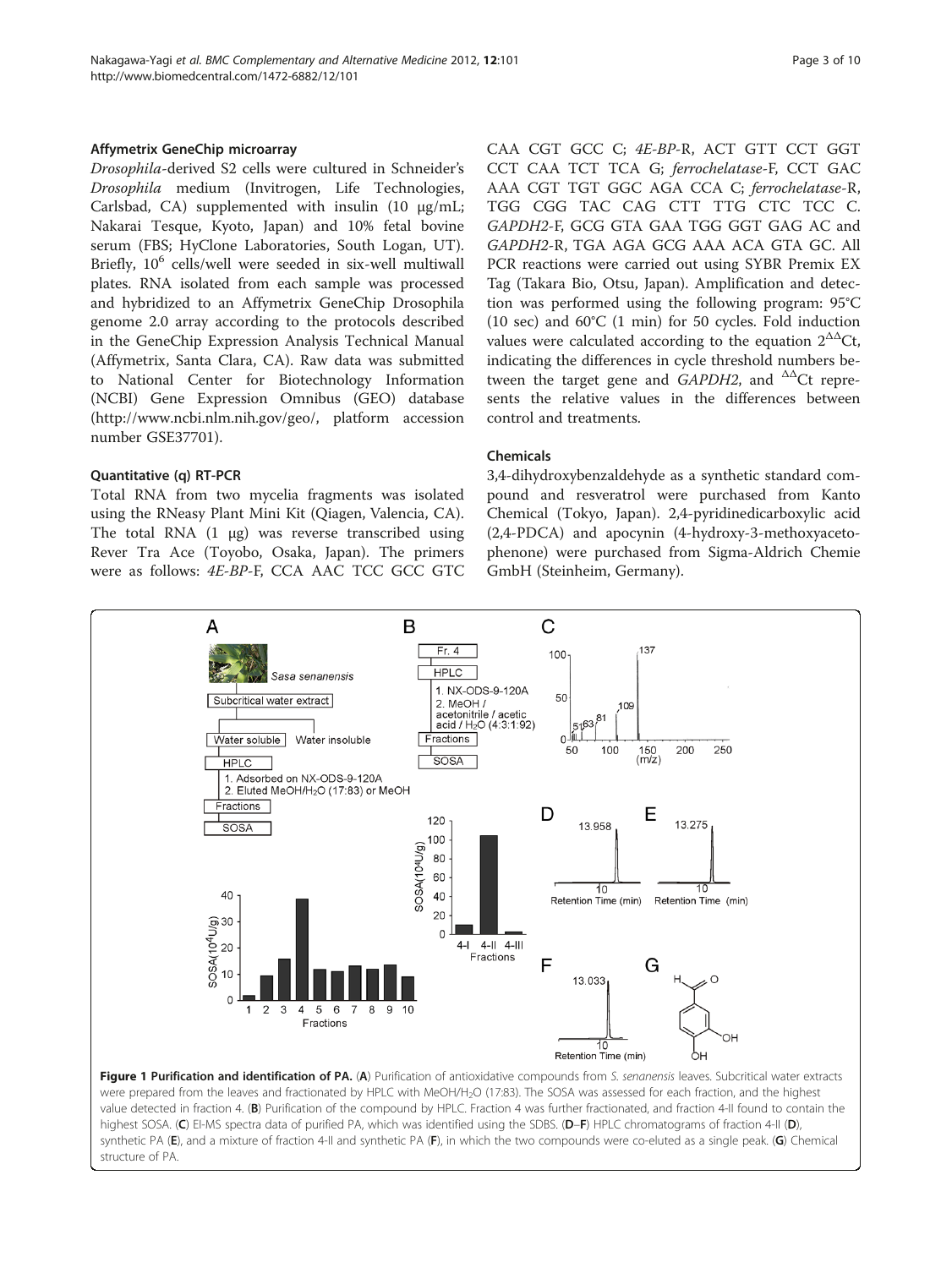#### Statistical analysis

Statistical analysis was performed using R version 2.10.1 ([http://cran.r-project.](http://cran.r-project) org/). The log-rank (Mantel-Cox) test was used to determine differences in survival curves and mean lifespan. Analysis of variance (ANOVA) and Student's t-test were used to compare viability data between groups. Values of  $p<0.05$  were considered statistically significant.

# Results

# Isolation and identification of PA from subcritical water extracts of S. Senanensis leaves

To identify the active small-molecule present in S. senanensis leaves, we prepared subcritical water extracts at 280°C and 10 MPa, and fractionated them by reversedphase high-performance liquid chromatography (HPLC). Fraction 4 was identified as having antioxidant activity, as its SOSA measurement was relatively high (Figure [1A](#page-2-0)); it was therefore further fractionated by HPLC to obtain fraction 4-II, which had the highest activity of all the fractions (Figure [1B\)](#page-2-0). Lyophilisation of fraction 4-II yielded a lightyellow powder and electron ionization-mass spectrometry (EI-MS; m/z  $138[M]$ <sup>+</sup>; Figure [1C\)](#page-2-0) and <sup>13</sup>C- nuclear magnetic resonance (NMR) showed its molecular formula to be  $C_7H_6O_3$ . <sup>1</sup>H-NMR spectral data indicated the presence of a 1,3,4-trisubstituted benzene ring at  $\delta$  7.3 (2H) and  $\delta$ 6.9 (1H), whereas δ 9.7 showed a singlet signal of an aldehyde group.

Using these data, we searched the National Institute of Advanced Industrial Science and Technology (AIST) Spectral Database for Organic Compounds (SDBS; see [Methods\)](#page-1-0), which suggested PA as a candidate substance. To confirm the identity of this molecule, we compared

the HPLC retention time between fraction 4-II and synthetic PA. As shown in Figure [1D](#page-2-0)–F, the substance contained in this peak co-eluted with synthetic PA, suggesting that PA was indeed the major compound with SOSA in the subcritical-water extracts of S. senanensis leaves (Figure [1G\)](#page-2-0).

#### Effect of PA on adipocyte differentiation

Resveratrol is not only an NAD<sup>+</sup>-dependent deacetylase activator but also inhibits lipid-droplet accumulation in adipocytes [[14](#page-8-0)]. We thus examined the effect of PA on human subcutaneous preadipocyte differentiation into adipocytes. As shown in Figure 2, PA caused a decrease in the amount of triglyceride in the adipocyte differentiation of human preadipocytes induced by insulin, isobutylmethylxanthine (IBMX), peroxisome proliferator-activated receptor γ (PPARγ) agonist and dexamethasone. This inhibitory effect was dose-dependent for PA concentrations ranging from 10 to 100  $\mu$ M, and the half-maximal inhibitory concentration  $(IC_{50})$  for differentiation was about 30 μM. Similar results were obtained using resveratrol instead of PA. Under these conditions, the NADPH oxidase inhibitor apocynin was less effective than PA in inhibiting adipocyte differentiation.

# PA inhibits histone demethylase activity

3,4-dihydroxybenzoate, which has a similar chemical structure to PA, is capable of inhibiting the 2-oxoglutarate binding sites of prolyl 4-hydroxylase [[15](#page-8-0)]; we thus tested the effects of PA on 2-oxoglutarate-dependent oxygenases in histone demethylation. A role for histone demethylation has previously been established during adipocyte differentiation [[16,17\]](#page-8-0). As shown in Figure [3A](#page-4-0)–[C](#page-4-0), PA



are mean  $\pm$  standard error of the mean (SEM;  $n = 3$ ).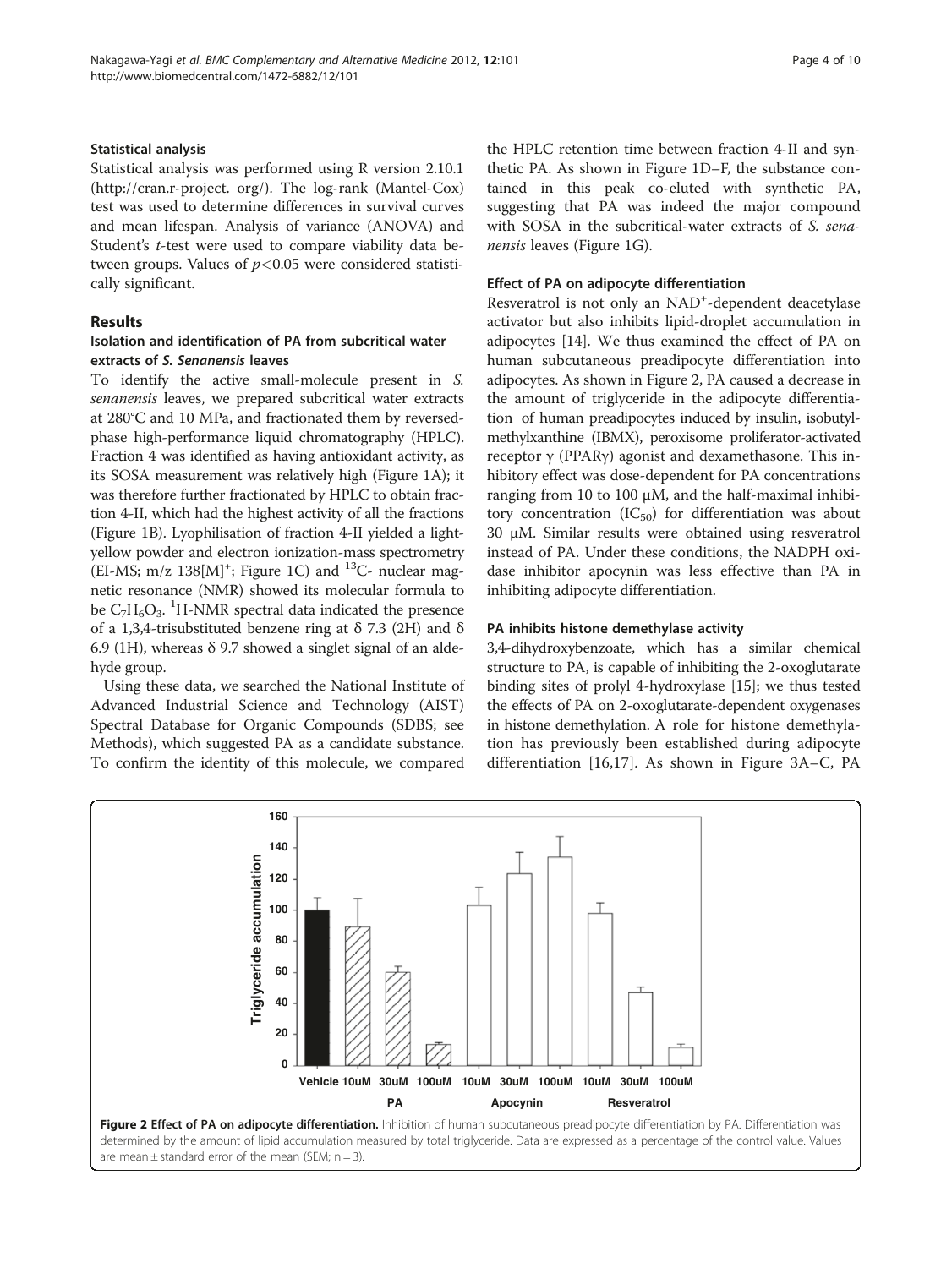<span id="page-4-0"></span>decreased the activities of Jumonji domain-containing protein 2A (JMJD2A), JMJD2B and JMJD2C, and this inhibitory effect was dose-dependent for PA concentrations. The IC<sub>50</sub> values were  $11.6 \pm 1.5$ ,  $38.6 \pm 10.0$ and  $33.7 \pm 7.8$  µM for JMJD2A, JMJD2B and JMJD2C, respectively.

Regarding JMJD2A activity, PA was 1.9-fold less potent than the JMJD2 inhibitor 2,4-PDCA. Under these conditions, apocynin had no effect on the activities of JMJD2A, JMJD2B and JMJD2C. To examine whether other types of histone demethylase could be similarly inhibited by PA, we tested the effect of PA on lysinespecific demethylase 1 (LSD1); however, 100 μM PA had no effect on LSD1 activity (Figure 3D). There was also no effect of PA on the activities of histone deacetylase 1 (HDAC1) and HDAC8 as examples of non-demethylase activity (Figure 3D).

The crystal structures of complexes with inhibitors have been reported for the histone demethylase JMJD2A [[18\]](#page-8-0); we therefore performed a binding mode study of PA in the active site of JMJD2A using Sybyl-X1.3 software (Figure [4](#page-5-0)). The results indicated that PA would bind to JMJD2A.

#### PA extends the lifespan of Drosophila in vivo

We next examined the effects of PA on the lifespan of adult Drosophila kept under normal culture conditions. The mean lifespan of female Drosophila fed 0.3, 1 and 3 mM PA was increased by 13, 23 and 13%, respectively (p<0.001 for all; Figure [5A](#page-6-0)). However, no significant difference in lifespan was observed in male Drosophila (Figure [5B\)](#page-6-0). To assess the toxicity of PA in vivo, we examined its effects on the egg-to-adult viability of Drosophila reared on media containing different concentrations of PA (Figure [5C](#page-6-0)–[D\)](#page-6-0). This revealed a gender difference in PA toxicity, with males being more sensitive and showing a slightly reduced viability during larval



Figure 3 Effects of PA on the activities of histone demethylases. (A) Effects of PA, apocynin or 2,4-PDCA on histone demethylase JMJD2A activity. IC<sub>50</sub> values are mean  $\pm$  SEM of three separate experiments. (B) Effects of PA, apocynin or 2,4-PDCA on histone demethylase JMJD2B activity. IC<sub>50</sub> values are mean ± SEM of three separate experiments. (C) Effects of PA, apocynin or 2,4-PDCA on histone demethylase JMJD2C activity. IC<sub>50</sub> values are mean  $\pm$  SEM of three separate experiments. (D) Effects of PA or apocynin on the activities of lysine-specific demethylase LSD1, histone deacetylase HDAC1 and HDAC8. Values are mean ± SEM (n = 4). Data are expressed as a percentage of the control value in each experiment.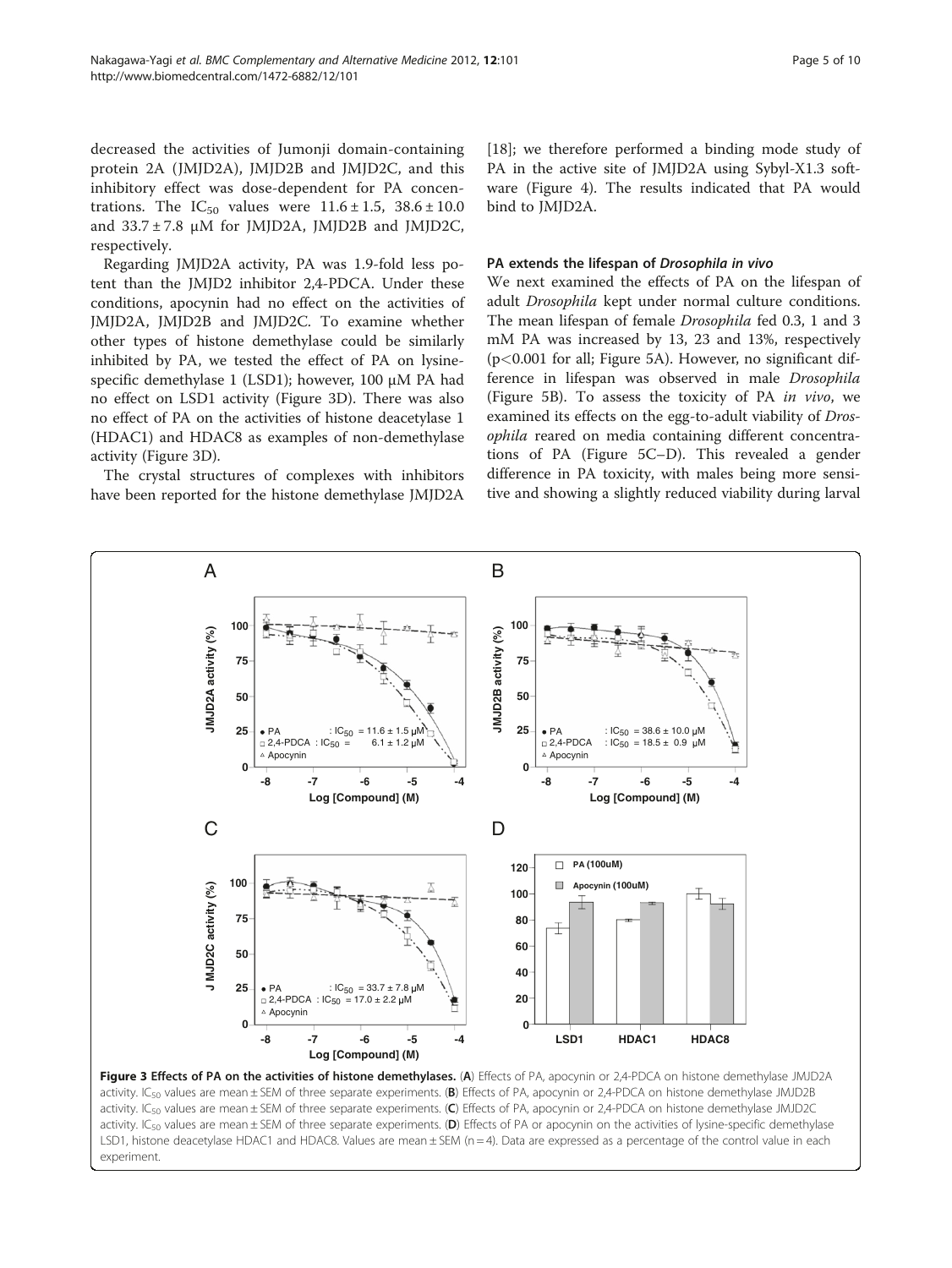<span id="page-5-0"></span>

development at 1 and 10 mM PA. Larval development of both males and females was arrested at 100 mM PA.

#### Gene expression analysis of Drosophila S2 cells

An Affymetrix GeneChip Drosophila genome 2.0 array was used to study the effect of PA on gene expression. As shown in Table [1](#page-7-0), the addition of 100 μM PA to Drosophila S2 cells significantly affected the expression of 52 genes, with 29 being up-regulated and 23 being down-regulated. Since PA-induced up-regulation of the eukaryotic translation initiation factor 4E binding protein (4E-BP) was observed in microarray analysis, we next confirmed the effect of PA on 4E-BP at the messenger RNA level by quantitative reverse transcription polymerase chain reaction (qRT-PCR) analysis. As shown in Figure [6,](#page-7-0) treatment with PA produced about a 3.5-fold increase in qRT-PCR analysis. In contrast to 4E-BP, ferrochelatase as a negative control was quite inactive.

# **Discussion**

Histone demethylation has been suggested to play an important role in the lifespan of model organisms [[19,20\]](#page-8-0). However, much of the evidence for this came from manipulations made using RNAi-mediated knockdown. Here we report additional evidence in favour of the inhibitory effects of the histone demethylase JMJD2 family by the small molecule PA. Previously, PA was known as a polyphenol that is naturally found in the fruiting bodies of Phellinus linteus, Ganoderma

applanatum and Ranunculus sieboldii, the roots of Salvia miltiorrhiza, the leaves of Vitis vinifera, and grape and barley seeds [[21-](#page-8-0)[27](#page-9-0)]. It was shown to inhibit the activities of tyrosinase, herpes simplex virus type-1 replication, tumour necrosis factor (TNF)-α-induced cell-surface expression of vascular adhesion molecule-1, aldose reductase, phosphatidylinositol kinase and advanced glycation end product-bovine serum albumin (BSA) formation [\[28-31](#page-9-0)].

Several studies reported on the use of pharmacological manipulation with transcription factors and nucleosomal histone modification to inhibit adipocyte differentiation [[16,17\]](#page-8-0). To gain further knowledge of relative efficacy, the inhibitory effects of PA were compared with a wellknown JMJD2 family inhibitor, 2,4-PDCA. PA was approximately 2-fold less potent than 2,4-PDCA in affecting JMJD2A activity. Moreover, inhibitory changes by PA were sensitive to the JMJD2 family but insensitive to LSD1, suggesting that PA might involve 2-oxoglutarate oxygenase from the Jumonji domain-containing family, but not amine oxidase in lysyl demethylase. To better understand the property of PA, it is important to clarify the specificity of PA against different classes of histone demethylases. As 2,4-PDCA and the collagen proline hydroxylase inhibitor 3,4-dihydroxybenzoate bind to the 2-oxoglutarate binding site of prolyl 4-hydroxylase, inhibition of the 2-oxoglutarate co-substrate in the JMJD2 family is a potential mechanism [\[12,](#page-8-0)[32\]](#page-9-0). Further studies are needed to elucidate the identity of the demethylation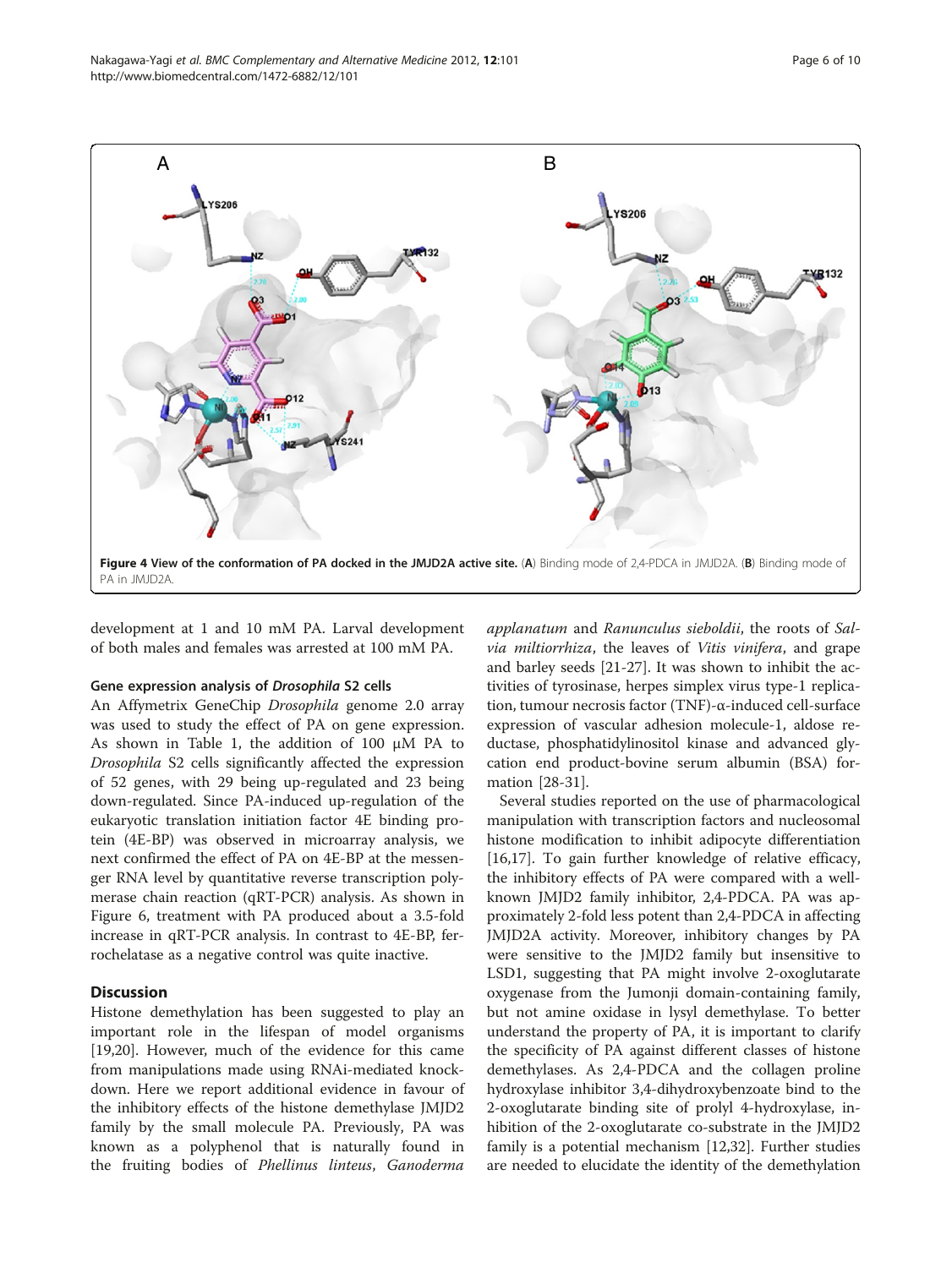<span id="page-6-0"></span>

site that may be affected by PA. Crystallographic analyses of JMJD2A in complex with 2,4-PDCA have shown that it binds in a similar manner to the 2-oxoglutarate cosubstrate [\[15](#page-8-0)[,33](#page-9-0)]. In the present study, molecular computational modelling analysis showed that PA can bind to JMJD2A at the active site, in a similar manner to 2,4- PDCA.

In humans, about 30 JmjC proteins have been identified and grouped into eight distinct subfamilies: JHDM1, JHDM2, JMJD2, PHF2, PHF8, Jumonji(A + T)-rich interactive domain (JARID), ubiquitously transcribed tetratricopeptide repeat X/Y-linked (UTX/UTY) and JmjC-domain [[34\]](#page-9-0). Han and colleagues observed that RNAi of the utx-1 gene extends the mean lifespan of Caenorhabditis elegans by about 30% [[19\]](#page-8-0). By contrast, Li et al. recently reported that histone demethylase-inactive Lid flies are short lived [[20\]](#page-8-0), whereas another study showed that disruption of Dmel/Kdm4A, a homologue of the human JMJD2 family, reduces male-specific longevity [[35\]](#page-9-0). Lifespan is highly sensitive to genetic background and environmental conditions. Therefore, it is possible that the physiological situation is different between Kdm4A mutant flies and those treated with PA. Lifespan of Kdm4A mutant male was shorter than wild-type, while that of mutant females was unchanged. In contrast, PA extended the lifespan of female, but not male. Interestingly, its toxicity was more obvious in males than in females. Therefore, there is a consistency of sex difference: females were more tolerant to the reduced activity of Kdm4A compared to males. PA might have additional functions including inhibitory activity against other KDM4/JMJD2 demethylases. Further studies are needed to clarify the mechanism of lifespan extension by PA.

In the present study, Drosophila lifespan extension was specific to female individuals. Gender-specific lifespan extension has been reported in several Drosophila mutants, including the insulin substrate chico, kelchlike ECT-associated protein 1 (keap1), p53 and puckered (puc) mutants [\[36-39](#page-9-0)].

Another goal of the present study was to gain insights into the genetic components affected by PA through a large-scale analysis of gene expression. In Drosophila S2 cells, 4E-BP was up-regulated in response to PA. 4E-BP has been reported to play an important role in lifespan extension following dietary restriction in *Drosophila* [\[40](#page-9-0)]. Moreover, Demontis et al. recently reported that key roles of FOXO/4E-BP signaling are to preserve muscle function and extend the lifespan of *Drosophila* [\[41](#page-9-0)]. Thus, extension of *Drosophila* lifespan by PA might involve, at least in part, the 4E-BP signal cascade. It is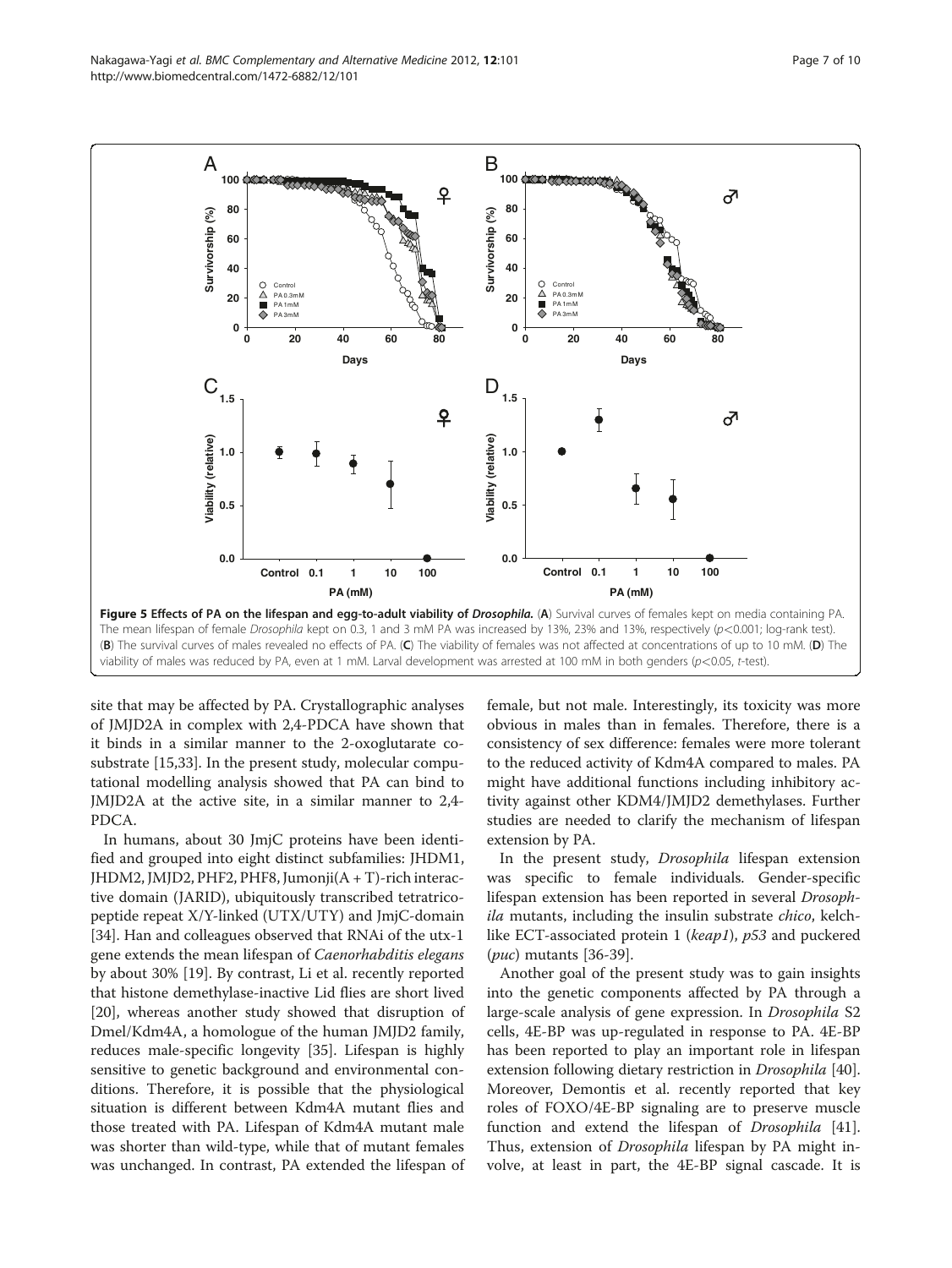<span id="page-7-0"></span>

| Accession<br>number     | Gene symbol          | Gene description                                      | Fold<br>change |
|-------------------------|----------------------|-------------------------------------------------------|----------------|
| Up-regulated<br>genes   |                      |                                                       |                |
| NM 001103559            | CG34330              |                                                       | 10.0           |
| NM_001038793            | CG                   |                                                       | 3.78           |
| NM_057233               | impl3                | lactic DH                                             | 3.78           |
| NM_141268               | Hph                  | fatiga                                                | 2.99           |
| NM_001103964            | CG9815               |                                                       | 2.93           |
| NM_140239               | CG11652              |                                                       | 2.82           |
| NM_080713               | fok                  | fledgling of Klp38B                                   | 2.80           |
| NM_057947               | Thor                 | eukaryotic initiation<br>factor 4E-binding<br>protein | 2.26           |
| NM_001144611            | bnl                  | fibroblast growth<br>factor                           | 2.24           |
| NM_058032               | Fpps                 | Famesyl diphosphate<br>synthase                       | 2.15           |
| Nm_079270               | Hsp67Bc              | Gene 3                                                | 2.07           |
| NM_137458               | Dgp-1                | Dgp-1                                                 | 2.02           |
| NM_080173               | GstD <sub>2</sub>    | Glutathione S<br>transferase D <sub>2</sub>           | 1.81           |
| NM_170034               | GcIm                 | Glutathione-cysteine<br>ligase modifier<br>submit     | 1.81           |
| NM_138269               | cue                  | cueball                                               | 1.68           |
| NM_135115               | CG14005              |                                                       | 1.67           |
| NM_001032272            | CG3785///CG33786     | 1/1/2                                                 | 1.65           |
| NM_001170286            |                      |                                                       | 1.64           |
| NM_001031943            | Hsp22///Hsp67Bb      | heat shock protein<br>hsp22///Gene 2                  | 1.63           |
| NM_143700               | CG17724///seq        | $1$ //sequoia                                         | 1.63           |
| NM_141334               | CG10979              |                                                       | 1.61           |
| NM_134584               | CG32512              |                                                       | 1.61           |
| NM 001043271            | SNF4Agamma           | Lochrig                                               | 1.61           |
| NM_140199               | scyl                 | scylla                                                | 1.59           |
| NM_144004               | CG3348               |                                                       | 1.58           |
| NM_206410               | asaragine-synthetase | asparagine<br>synthetase                              | 1.57           |
| NM_135328               | Spn28D               | Dm-serpin-28D                                         | 1.57           |
| NM_001144540            | CG2017               | GP-1 related                                          | 1.55           |
| NM_137485               | GstE7                | Glutathione S<br>transferase E7                       | 1.52           |
| Down-regulated<br>genes |                      |                                                       |                |
| NM_138240               | CG9194               |                                                       | 0.55           |
| NM_143815               | Invadolysin          | invadolysin                                           | 0.59           |
| NM_140792               | MYPT-75D             | MYPT-75D                                              | 0.59           |

#### Table 1 Expression of selected genes exhibiting > 1.5-fold or < 0.67-fold changes in Drosophila S2 cells after exposure to 100 μM PA for 2h (Continued)

| NM_136764    | wde               | Windei                          | 0.60 |
|--------------|-------------------|---------------------------------|------|
| NM 057696    | Ret               | Ret oncogene                    | 0.60 |
| NM_079534    | alpha-Est 9       | fragment J                      | 0.62 |
| NM 130578    | CG32809           |                                 | 0.62 |
| NM 079937    | sls               | sallimus                        | 0.62 |
| NM 001014750 | mnh               | minibrain                       | 0.62 |
| NM 079578    | jumu              | Domina                          | 0.63 |
| NM 080370    | ltd               | lightoid                        | 0.63 |
| NM 001103650 | Btk29A            | Btk family kinase<br>at 29A     | 0.63 |
| NM_168566    | CG32135           |                                 | 0.63 |
| NM 206332    | Мис68Са           | Muc in 68Ca                     | 0.64 |
| NM 001031884 | CG33691///CG33692 | $^{\prime\prime\prime}$         | 0.64 |
| NM 176545    | unk               | unkempt                         | 0.65 |
| NM 168366    | CG42268           | CG32044                         | 0.65 |
| NM 001169959 | Sema-5c           | Semaphorin 5C                   | 0.65 |
| NM 078959    | Prx2540-2         | peroxiredoxin 2540              | 0.66 |
| NM 001104450 | jigr1             | CG17383                         | 0.66 |
| NM 001169949 | Pi3K68D           | dPI 3-kinase                    | 0.66 |
| NM 001169228 | fs(1)h            | rancor                          | 0.66 |
| NM_078607    | dah               | Apodystrophin                   | 0.67 |
| NM 137485    | GstF7             | Glutathione S<br>transferase E7 | 1.52 |

Fold changes relative to vehicle-treated cells. Genes were differentially transcribed at  $p < 0.05$  (t-test).



Figure 6 Effect of PA on gene expression in Drosophila S2 cells. qRT-PCR analysis of 4E-BP or ferrochelatase mRNA in Drosophila S2 cells treated with 100 μM PA for 2 h. Glyceraldehyde 3-phosphate dehydrogenase (GAPDH) is included as an internal control. Results are mean  $\pm$  SEM (n = 5). \*p<0.01 compared with vehicle (0.1%) DMSO).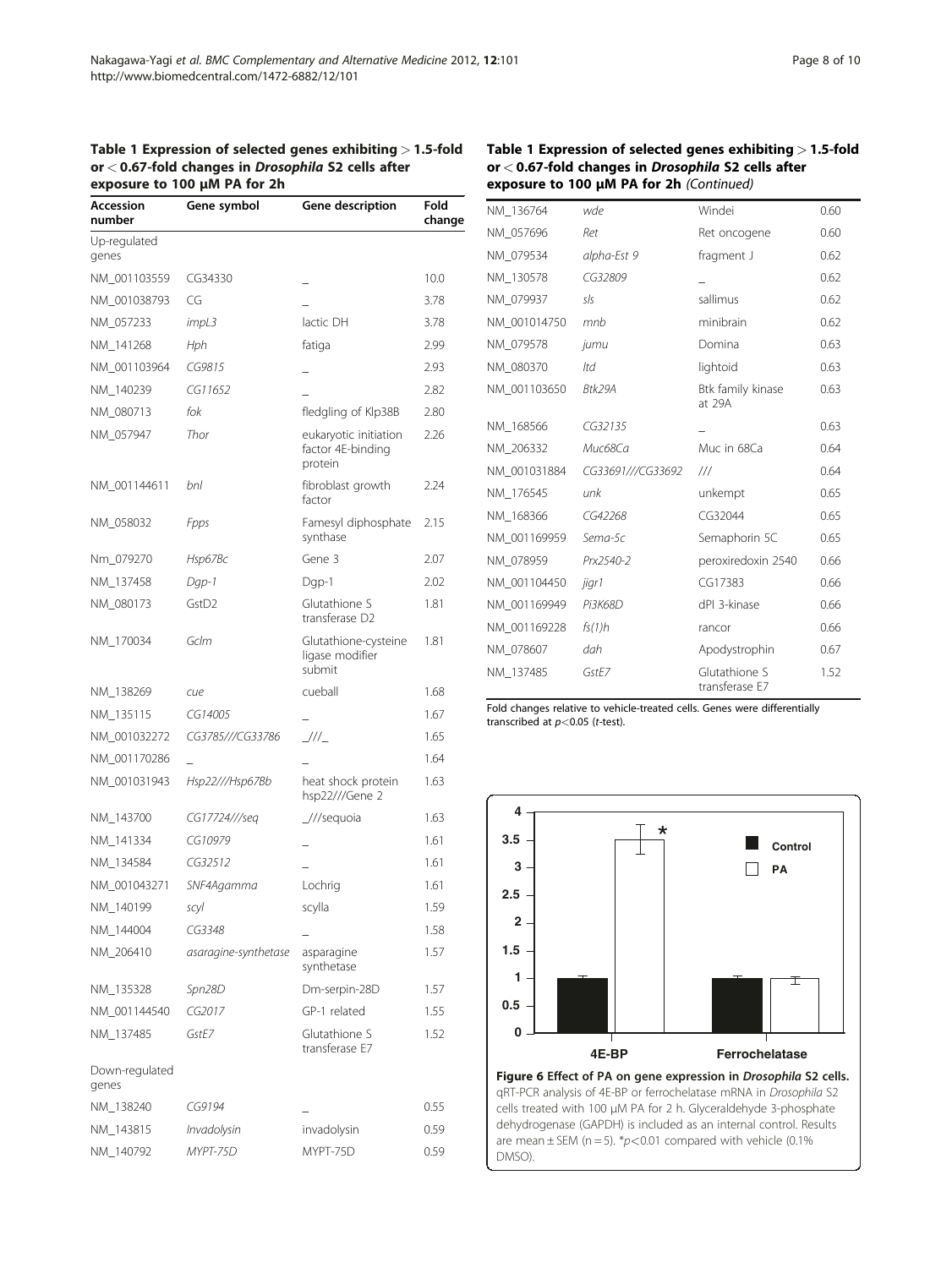<span id="page-8-0"></span>are needed to elucidate whether the intracellular 4E-BPdependent signaling pathway induced by PA might affect the lifespan extension of Drosophila.

#### **Conclusions**

PA from subcritical water extracts of S. senanensis leaves showed notable inhibitory effect on the histone demethylase JMJD2A. Moreover, PA significantly extended the lifespan of female Drosophila. In addition to identifying PA as a histone demethylase JMJD2 family inhibitor, we suggest a model for how JMJD2 enzymes might be involved in lifespan extension, and propose PA as a target for anti-aging.

#### Abbreviations

4E-BP: Eukaryotic translation initiation factor 4E binding protein; EI-MS: Electron ionization-mass spectrometry; ESR: Electron-spin resonance; GAPDH: Glyceraldehyde 3-phosphate dehydrogenase; HDAC: Histone deacetylase; HPLC: High-performance liquid chromatography; IBMX: 3-isobutyl-1-methylxanthin; JMJD: Jumomji domain-containing protein; LSD: Lysine-specific demethylase; NMR: Nuclear magnetic resonance; PA: Protocatechuic aldehyde; qRT-PCR: Quantitative reverse transcription polymerase chain reaction; SDBS: Spectral database for organic compounds; PPAR: Peroxisome proliferator-activated receptor; Sir2: Silent information regulator 2; SOSA: Superoxide-anion-radical scavenging activity.

#### Competing interests

YN-Y, YM and TH are employees of Hakuju Life Science Co. Ltd., and EM and SN are employees of Nagara Science Co. Ltd. All other authors have no competing interests.

#### Authors' contributions

YN-Y and YS contributed equally to this work. YN-Y, YS and TA designed and supervised the research, and wrote the manuscript. YS performed biological experiments. YN-Y, YM and TH performed molecular pharmacological experiments. EM and SN performed phytochemical experiments. TS performed subcritical extractions. All authors read and approved the final manuscript.

#### Acknowledgements

We thank the Drosophila Genetic Resource Centre (Kyoto, Japan) and Bloomington Stock Centre for Drosophila stocks. This work was supported by grants from the Tokyo Metropolitan Government, the Japanese Ministry of Education, Culture, Sports, Science and Technology (MEXT), and the Japanese New Energy and Industrial Technology Development Organization (NEDO).

#### Author details

<sup>1</sup> Hakuju Institute for Health Science Co. Ltd, 37-5, Tomigaya 1-chome, Shibuya-ku, Tokyo 151-0063, Japan. <sup>2</sup>Department of Biological Sciences, Tokyo Metropolitan University, 1-1 Minami-osawa, Hachioji, Tokyo 192-0397, Japan. <sup>3</sup>Nagara Science Co. Ltd, 479-15 Nagase, Oritate, Gifu 501-1132, Japan.<br><sup>4</sup>National Institute of Advanced Industrial Science and Technology (AIST) National Institute of Advanced Industrial Science and Technology (AIST) Kyushu, 807-1 Shuku-machi, Tosu, Saga 841-0052, Japan.

#### Received: 20 December 2011 Accepted: 8 July 2012 Published: 18 July 2012

#### References

- 1. Han X, Shen T, Lou H: Dietary polyphenols and their biological significance. Int J Mol Sci 2007, 8:950-988.
- 2. Pandey KB, Rizvi SI: Plant polyphenols as dietary antioxidants in human health and disease. Oxid Med Cell Longev 2009, 2:270–278.
- 3. Nakagawa-Yagi Y, Koikeda T, Saitou Y, Sakaki T, Hara T: Effect of Metaherbline™ soft capsule on visceral fat accumulation in human: an open clinical trial. Food Function 2008, 4:2–7. in Japaneses.
- 4. Hara T, Ozawa S, Sensui N, Nakagawa-Yagi Y: Anti-allergic activity of extract powder from leaf of Sasa senanensis (SanSTAGE™). Food Function 2011, 8:24–29. in Japaneses.
- 5. Hara T, Inoue S, Tsuruta S, Sato Y, Yukawa M, Nakagawa-Yagi Y: Antiinvasion activity and gene expression of extract from leaf of Sasa senanensis (SanSTAGE™). Food Function 2012, 9:24-31. in Japaneses.
- 6. Nakajima Y, Yun YS, Kunugi A: Six new flavonolignans from Sasa veitchii (Carr.) rehder. Tetrahedron 2003, 59:8011–8015.
- 7. Park HS, Lim JH, Kim HJ, Choi HJ, Lee IS: Antioxidant flavone glycosides from the leaves of Sasa borealis. Arch Pharm Res 2007, 30:161-166.
- 8. Hasegawa T, Tanaka A, Hosoda A, Takano F, Ohta T: Antioxidant C-glycosyl flavones from the leaves of Sasa kurilensis var. gigantea. Phytochem 2008, 69:1419–1424.
- 9. Jafari M: Drosophila melanogaster as a model system for the evaluation of anti-aging compounds. Fly 2010, 4:253-257.
- 10. Wood JG, Rogina B, Lavu S, Howitz K, Helfand SL, Tatar M, Sinclair D: Sirtuin activators mimic caloric restriction and delay ageing in metazoans. Nature 2004, 430:686–689.
- 11. Ando H, Sakaki T, Kokusho T, Shibata M, Uemura Y, Hatate Y: Decomposition behaviour of plant biomass in hot-compressed water. Ind Eng Chem Res 2000, 39:3688–3693.
- 12. Mitsuta K, Mizuta Y, Kohno M, Hiramatsu M, Mori A: The application of ESR spin-trapping technique to the evaluation of SOD-like activity of biological substances. Bull Chem Soc Jpn 1990, 63:187–191.
- 13. Aigaki T, Seong KH, Matsuo T: Longevity determination genes in Drosophila melanogaster. Mech Ageing Dev 2002, 123:1531–1541.
- 14. Arakaki N, Kita T, Shibata H, Higuti T: Cell-surface H<sup>+</sup>-ATP synthase as a potential molecular target for anti-obesity drugs. FEBS Lett 2007, 581:3405–3409.
- 15. Rose NR, McDonough MA, King ONF, Kawamura A, Schofield CJ: Inhibition of 2-oxoglutarate dependent oxygenases. Chem Soc Rev 2011, 40:4364–4397.
- 16. Musri MM, Carmona MC, Hanzu FA, Kaliman P, Gomis R, Parrizas M: Histone demethylase LSD1 regulates adipogenesis. *J Biol Chem 2010*, 285:30034–30041.
- 17. Okumura M, Inagaki T, Tanaka T, Sakai J: Role of histone methylation and demethylation in adipogenesis and obesity. Organogenesis 2010, 6:24–32.
- 18. Ng SS, Kavanagh KL, McDonough MA, Butler D, Pilka ES, Lienard BMR, Bray JE, Savitsky P, Gileadi O, von Delft F, Rose NR, Offer J, Scheinost JC, Browski T, Sundstrom M, Schofield CJ, Oppermann U: Crystal structures of histone demethylase JMJD2A reveal basis for substrate specificity. Nature 2007, 448:87–91.
- 19. Jin C, Lin J, Green CD, Yu X, Tang X, Han D, Xian B, Wang D, Hung X, Cao X, Yan Z, Hou L, Liu J, Shukeir N, Khaitovich P, Chen CD, Zhang H, Jenuwein T, Han JDJ: Histone demethylase UTX-1 regulates C. elegans life span by targeting the insulin/IGF-1 signaling pathway. Cell Metab 2011, 14:161–172.
- 20. Li L, Greer C, Eisenman RN, Secombe J: Essential functions of the histone demethylase Lid. PLoS Genet 2010, 6:e1001221.
- 21. Kang HS, Choi JH, Cho WK, Park JC, Choi JS: A sphingolipid and tyrosinase inhibitors from the fruiting body of Phellinus linteus. Arch Pharm Res 2004, 27:742–750.
- 22. Lee S, Shim SH, Kim JS, Shin KH, Kang SS: Aldose reductase inhibitors from the fruiting bodies of Ganoderma applanatum. Biol Pharm Bull 2005, 28:1103–1105.
- 23. Li H, Zhou C, Pan Y, Gao X, Wu X, Bai H, Zhou L, Chen Z, Zhang S, Shi S, Lou J, Xu J, Chen L, X Z, Zhao Y: Evaluation of antiviral activity of compounds isolated from Ranunculus sieboldii and Ranunculus sceleratus. Planta Med 2005, 71:1128–1133.
- 24. Ye G, Wang CS, Li YY, Ren H, Guo DA: Stimultaneous determination and pharmacokinetic studies on (3,4-dihydroxyphenyl)-lactic acid and protocatechuic aldehyde in rat serum after oral administration of radix Salviae miltiorrhizae extract. J Chromatogr Sci 2003, 41:327–330.
- 25. Weber B, Hoesch L, Rast DM: Protocatechualdehyde and other phenols as cell wall components of grapevine leaves. Phytochem 1995, 40:433–437.
- 26. Murga R, Sanz MT, Beltran S, Cabezas JL: Solubility of some phenolic compounds contained in grape seeds, in supercritical carbon dioxide. J Supercrit Fluids 2002, 23:113–121.